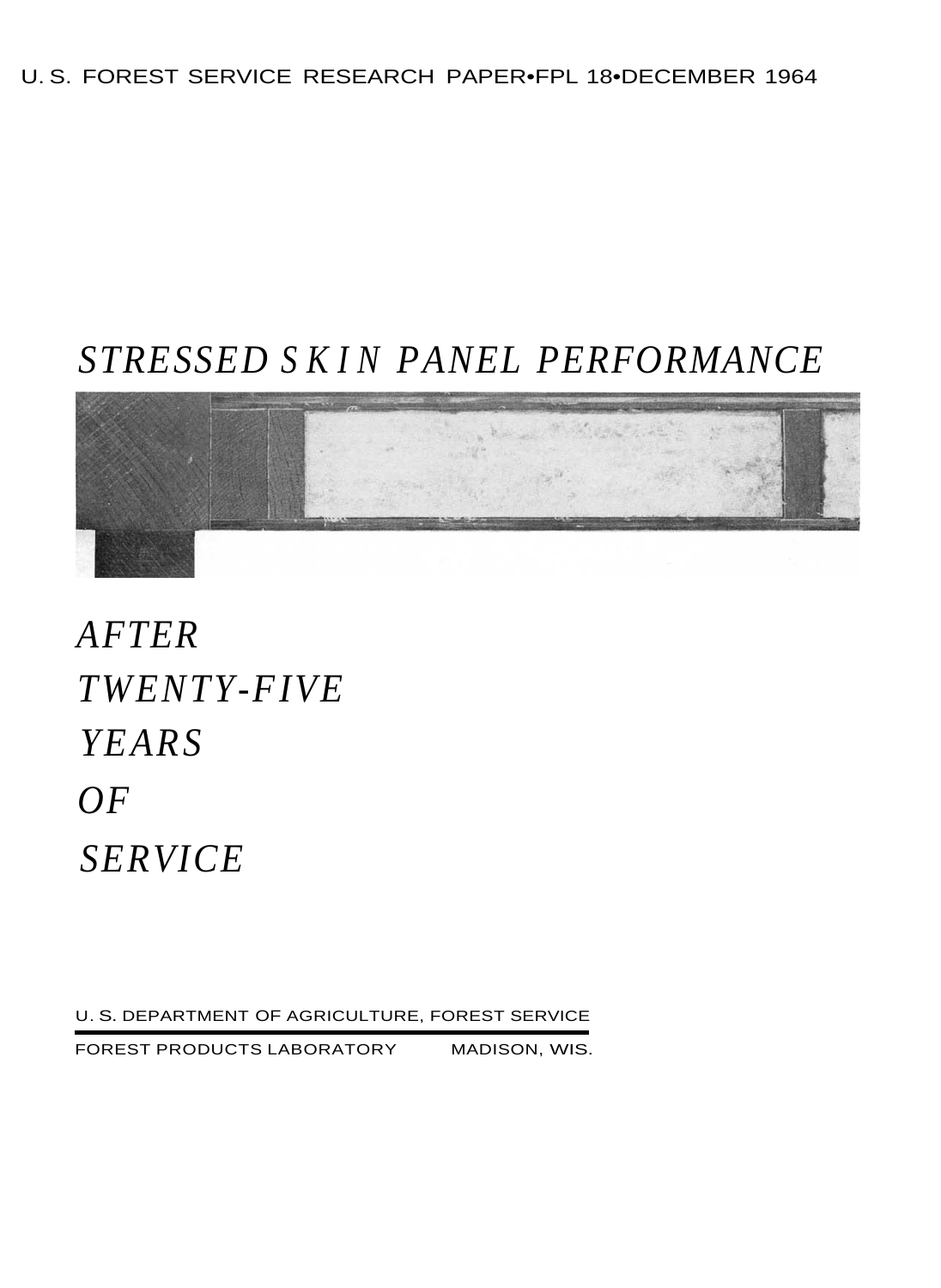# SUMMARY

Wall panels used in construction of a pre fabricated house, built in 1937, were removed in 1962 to determine their performance charac teristics after 25 years' service. The panels were evaluated for stiffness and bending strength, and the glue joints in the plywood and between the plywood and the framing members were eval uated for shear strength. Replacement panels. placed in the prefabricated house in 1962, were evaluated to equivalent design loads of 20 pounds per square foot prior to being placed in the house. Panels of a construction similar to the replacement panels were evaluated to failure.

The panel stiffness evaluations showed that span deflection ratios at design load, both for panels removed after 25 years' service and for recently fabricated panels, exceeded by several times the normal allowable design values for walls. Failing load also exceeded design values by factors of more than 10.

Evaluations of plywood in shear, after the conventional exterior -type boil -dry cycle test, indicated relatively little change in quality of the glue joints after 25 years' service. Results of dry shear tests of the casein -glued joints between plywood and the framing members showed little evidence of deterioration.

The panels were designed and maintained to control moisture effects and the entry of water during the 25 years' service.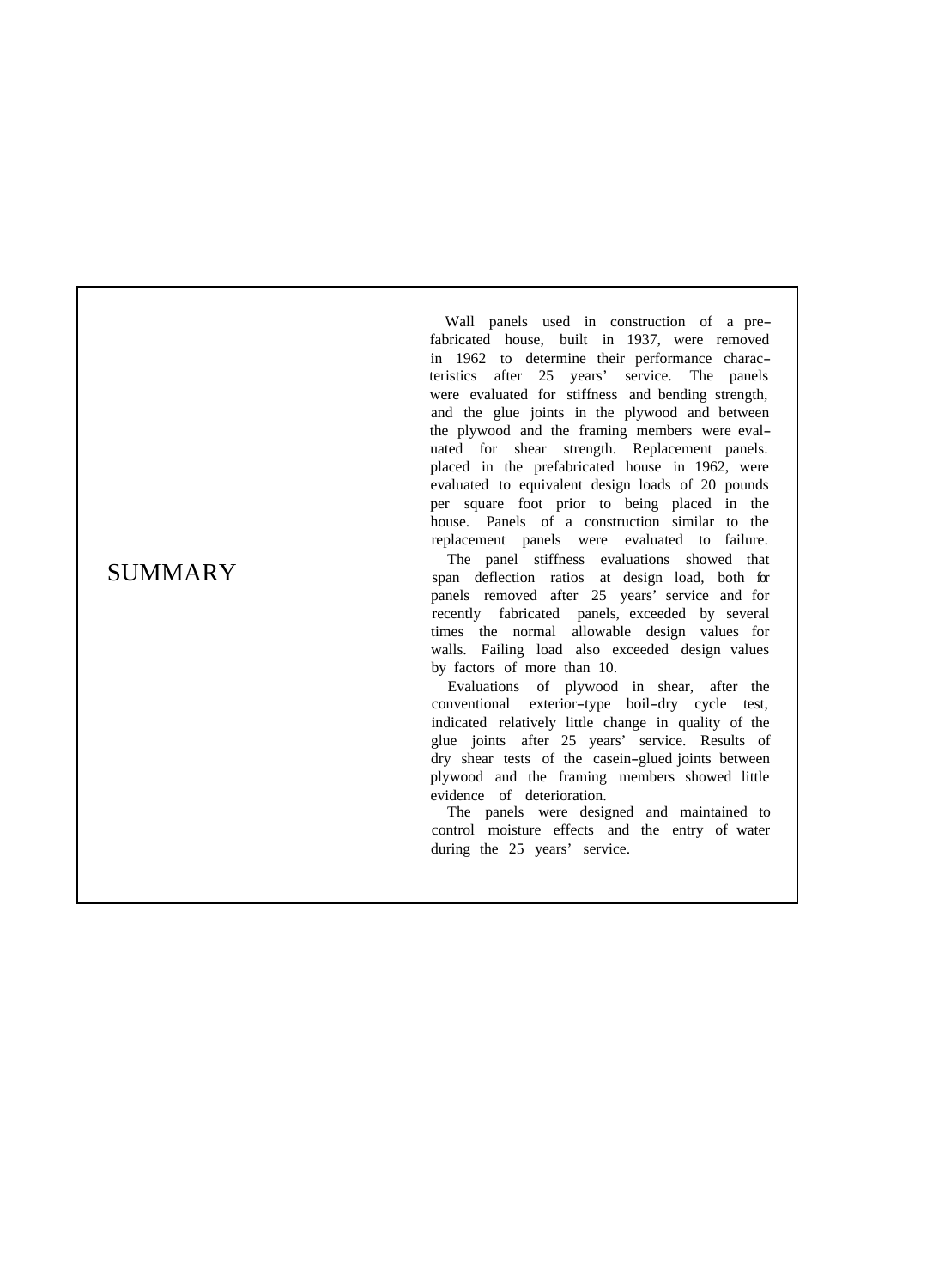# *STRESSED-SKIN PANEL PERFORMANCE*

# *AFTER TWENTY- FIVE YEARS*   $OF$ *SERVICE*

By OTTO C. HEYER, Engineer, and R. F. BLOMQUIST<sup>1</sup>, Chemist

FOREST PRODUCTS LABORATORY<sup>2</sup> U. S. DEPARTMENT OF AGRICULTURE, FOREST SERVICE

# INTRODUCTION

Long experience has shown that wood-constructed buildings of the conventional type can be built to last for centuries, and many examples of such wood buildings are in existence. It is generally recognized that the best evaluation of the durability or length of service of a building is that obtained through experience.

In new types of construction systems which combine materials, long service records are lacking, Therefore, an evaluation of new materials and construction systems is significant.

#### Stressed-Skin System

In the early 1930's, the U.S. Forest Products Laboratory undertook research studies to develop a new system of construction, utilizing the stressed-skin principle developed by its research engineers. This system, in theory, is one of

the most efficient structural systems for walls, floors, 'ceilings, or roofs. Its many advantages have made it extremely popular with the prefabricated industry and manufacturers of other building components used in building construction.

Fundamentally, the system uses panels made of framing members to which plywood sheets or other facing materials are bonded either by glue-nailing or gluing by other types of pressure. The gluing of these skins causes them and the framing members to act as an integral unit: therefore, under loading, the skins are stressed. The use of the skins, structurally, allows a reduction in size of the framing material, and the elimination of sheathing and interior finishing materials reduces the weight of the construction considerably. If it is desirable, the panels may be used only as a structural unit and any type of' exterior or interior finish may be applied.

 $2$ Maintained at Madison, Wis., in cooperation with the University of Wisconsin.

<sup>&</sup>lt;sup>1</sup>Special acknowledgment is given to C. G. Roessler, Technologist, who supervised tests of the glued joints.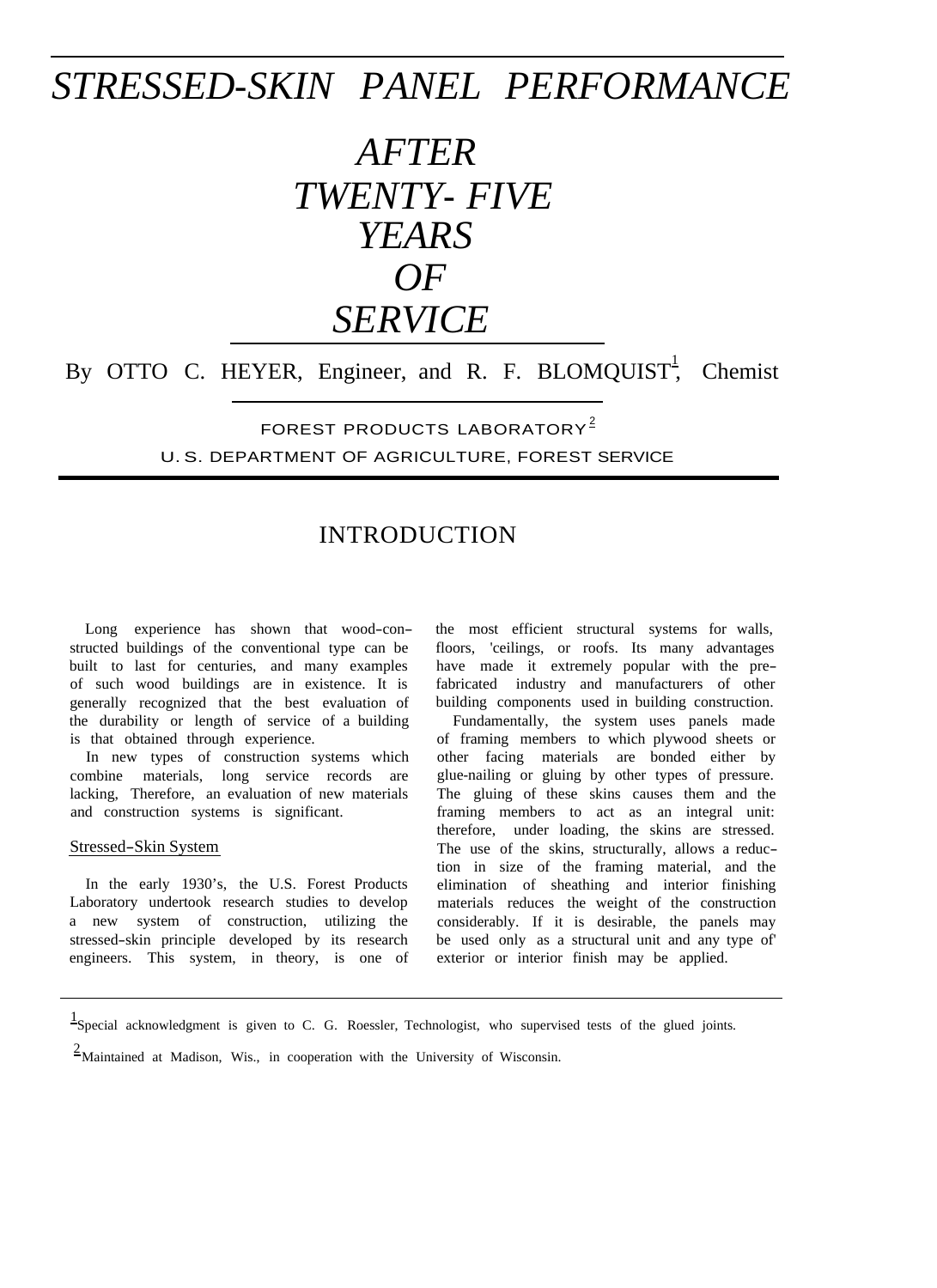

#### Experimental Houses

The U.S. Forest Products Laboratory's first experimental prefabricated house was built in 1935 (fig. 1); the second, a one-story, and the third, a two-story, in 1937 (fig. 2). Panels were removed from the one-story house (fig. 2) for evaluation purposes. The panels and the components used in the first experimental house were fabricated at the Laboratory. The panels and the components used in the second and third experimental houses were fabricated by a private contractor in accordance with plans and specifications furnished by the Laboratory.

The one-story prefabricated house erected in 1937 was the first truly engineered structure of its kind ever built in this country. It was constructed largely of plywood and contained a living room, kitchen, two bedrooms, a bath, closets, and a utility room (fig. 3).

M 26955 F It should be recognized that this new system Figure 1.--First experimental house built at the of construction, which involved gluing large U.S. Forest Products Laboratory in 1935 as a panels and frame units together was then in U.S. Forest Products Laboratory in 1935 as panels and frame units together, was then in part of its research in developing the stressed-<br>its infancy and peither gluing techniques por part of its research in developing the stressed-<br>skin cover principle.<br>gluing equipment for such use were developed to their present extent.



M 34209 F

Figure 2.--Prefabricated houses developed by the U.S. Forest Products Laboratory in 1937. Panels were removed from the one-story house (foreground) for evaluation purposes.

FPL 18 2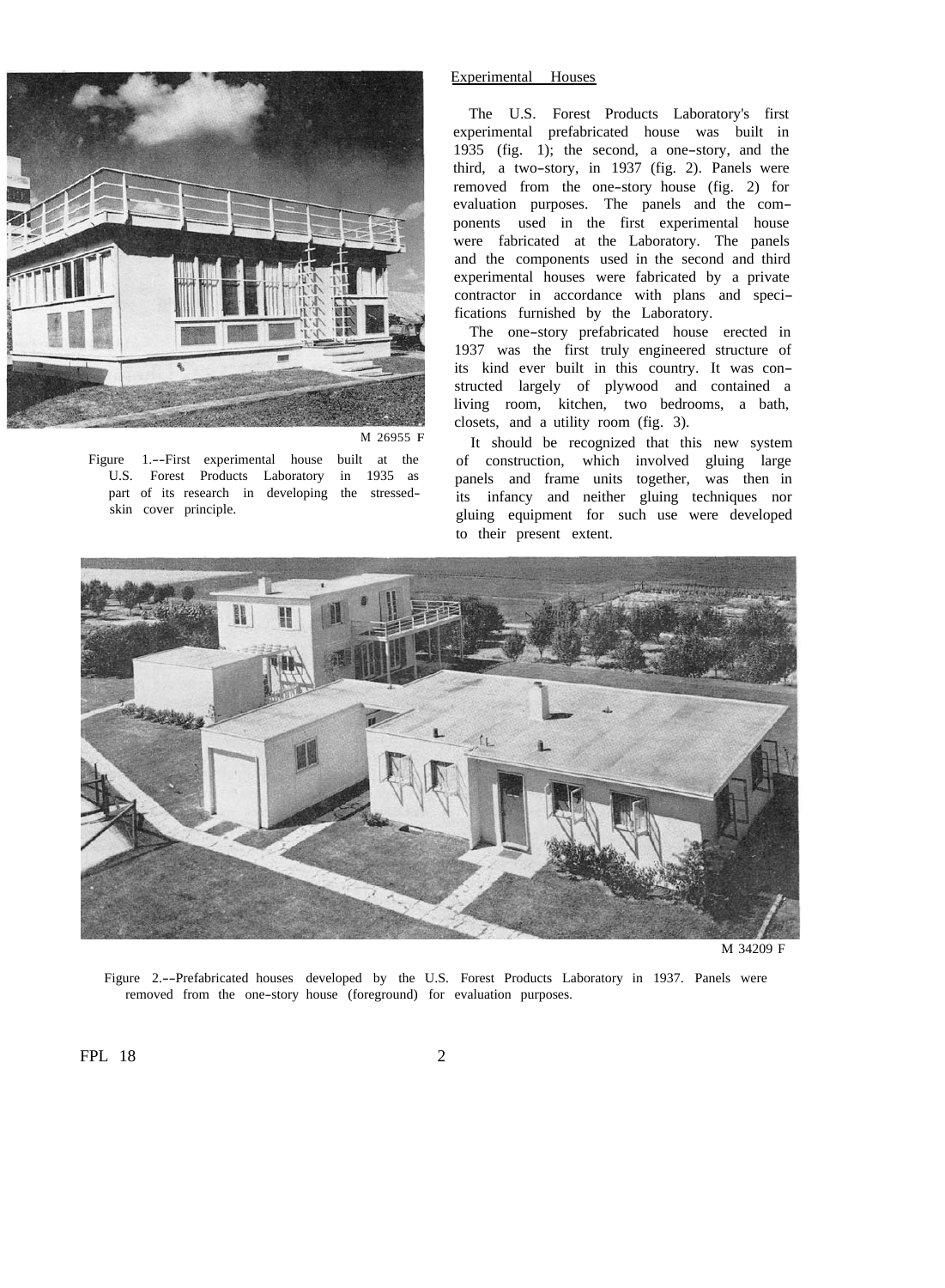the physical properties of the 4- by 8-foot in Madison, Wis.

This report is concerned with the effect of panels removed from the experimental prefab-<br>time on the materials and its relationship to ricated house in 1962 after 25 years of service ricated house in 1962 after 25 years of service



Figure 3.--Room layout of the one-story prefabricated house and location of the removed panels.

# DESCRIPTION OF WALL PANELS

Two wall panels were removed from the building in October 1962 for observation and physical testing, not because of any observed unsatis 'factory performance.

## Materials and Dimensions

The wall panels were 4 feet wide, 8 feet high, and 3 inches thick. Facing materials consisted of 3/8-inch three-ply Douglas-fir plywood on the exterior and 1/4-inch three-ply plywood on the interior. The plywood was some of the

earliest full-size exterior-type Douglas-fir plywood produced commercially and was designated as resin-bonded exterior-type plywood. The vertical framing members were made of Douglas-fir 1-inch material 2-3/8 inches wide, spaced approximately 12 inches apart with a top and bottom member. The plywood facing members were nail-glued to the framing members with a commercial water-resistant casein glue.

Fourpenny casing nails, 3 inches on center, were used for the 1/4-inch plywood and sixpenny casing nails, 3 inches on center, for the 3/8 inch plywood. The nails were not removed after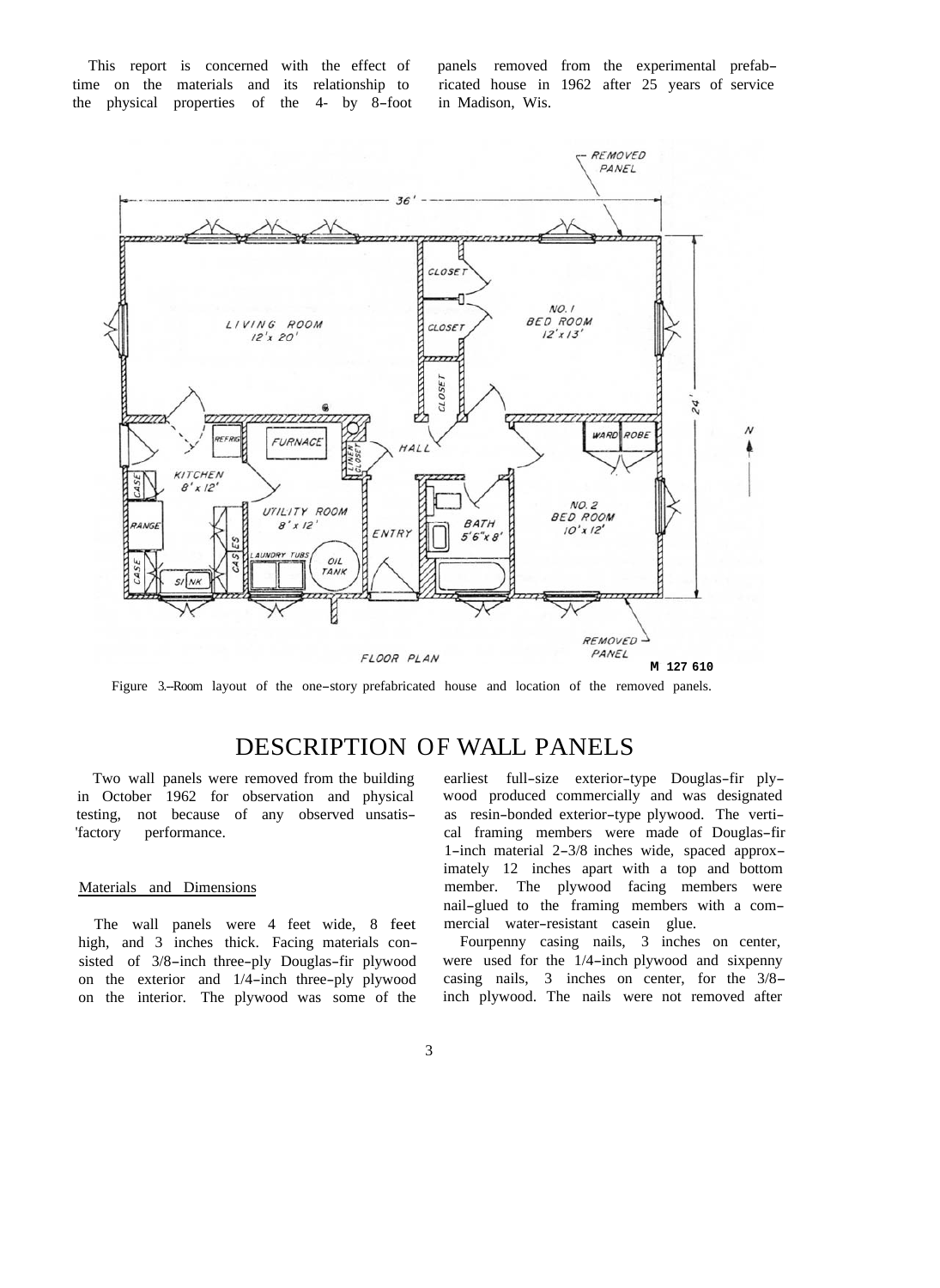

Figure 4.--Construction details of prefabricated one-story stressed-skin plywood house developed at U.S. Forest Products Laboratory, showing wall section, exterior wall panel, and roof panel.

the glue had set. The plywood projected 1-1/4 inches beyond the framework entirely around the panel to form a continuous groove, 2-3/8 inches wide and 1-1/4 inches deep. A 2-1/2-by 2-3/8-inch solid vertical member was fitted into the groove and served as a connecting piece between the panels (fig. 4).

The space between the framing of the panels was entirely filled with a mineral-wool insulation having a "U" factor (overall heat transmission coefficient) of approximately 0.13 British thermal unit.

## Moisture Barriers

A moisture barrier was placed in each space between the framing members. It consisted of a single piece of asphalt-impregnated and surfacecoated paper so folded as to fit tightly against the inside face of the plywood and along the sides of the framing members. Those parts of the side of the framing members that were in contact with the moisture barriers were given a brush coat of asphalt paint just before the barriers were inserted. The barriers were held to the framing members with wire staples.

The vertical edges of the exterior plywood were beveled on the outside and inside edges to form a pocket so that a sufficient amount of mastic could be placed between panels, thereby providing a permanent seal against the entry of water, moisture, and air infiltration (fig. 4).

The structure was designed carefully and much attention was given to its subsequent maintenance so that no moisture problems were likely to be encountered in the wall panels. In addition, as a part of the research program, above-normal humidification was maintained in the building to determine the efficiency of the moisture barrier. In recent years, the humidification has been

Figure 5.--Cutting edges of inside panel surface for removal from the wall.

M 125 905

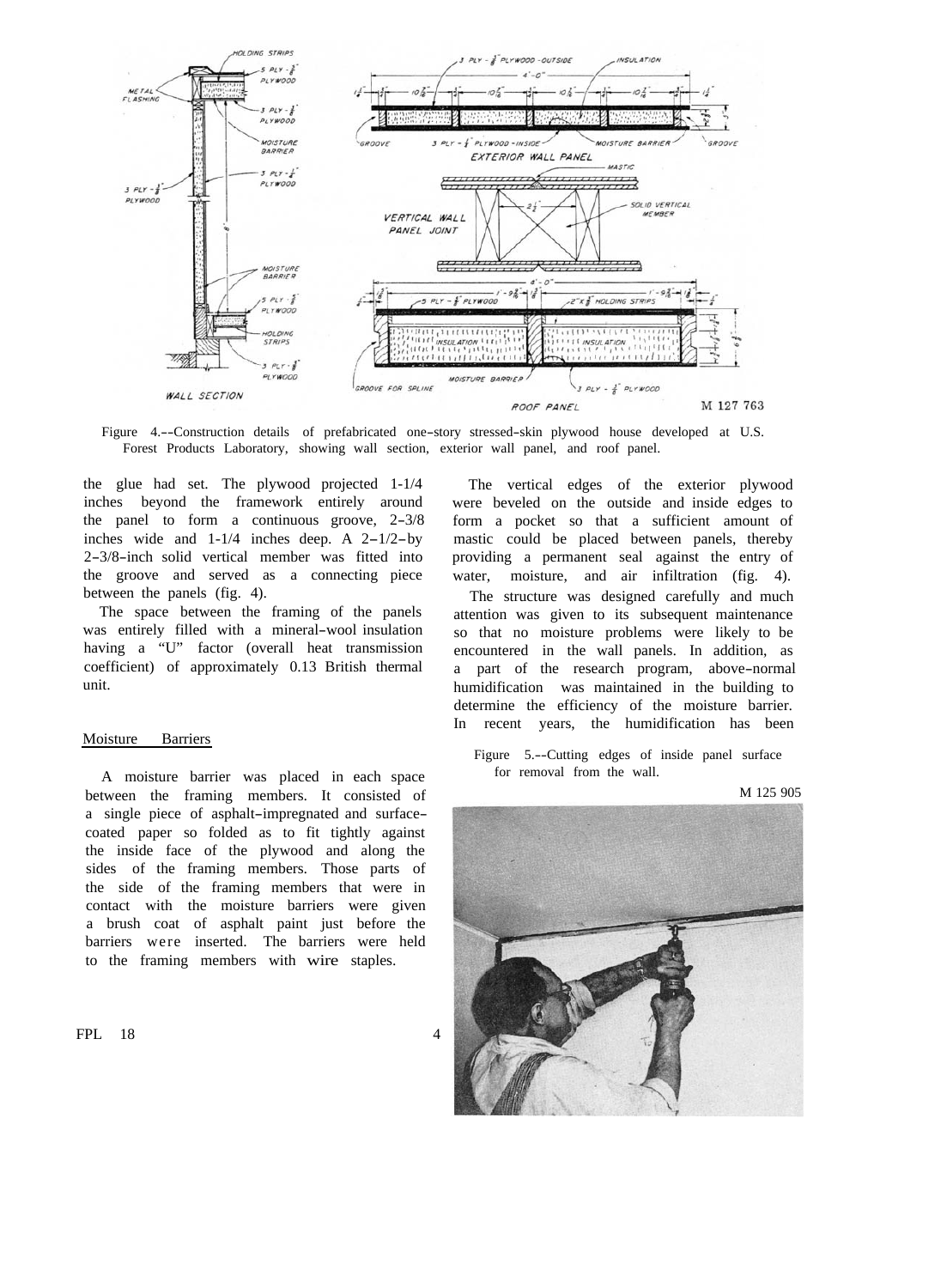discontinued while the building is being used for office space by the Laboratory.

### Removal of Panels

Two panels were taken from the one-story prefabricated house--one from the northeast corner of the north wall and the other from the

southeast corner of the south wall (fig. 3). To remove these panels, all the mechanical fastenings were first removed from the edges of the interior and exterior faces of the panel. A saw kerf was made around the interior face of the panel 1-1/4 inches from the edge of the plywood (fig. 5). After removing the 1-1/4-inchstrip from the sides, top, and bottom of the panel, the panel was then removed from the wall.

## REPLACEMENT PANELS

were similar in construction to the original panels. facing on the exterior and interior faces. The

The replacement panels (fig. 6), built in 1962, constructed with a 1/4-inch tempered hardboard One panel in the south wall of the structure was screened face of the hardboard was sanded to



Figure 6.--Construction details of replacement panel. One panel utilized 1/4-inch plywood as the interior facing and 3/8-inch plywood as the exterior facing. The other panel utilized 1/4-inch hardboard as interior and exterior facings.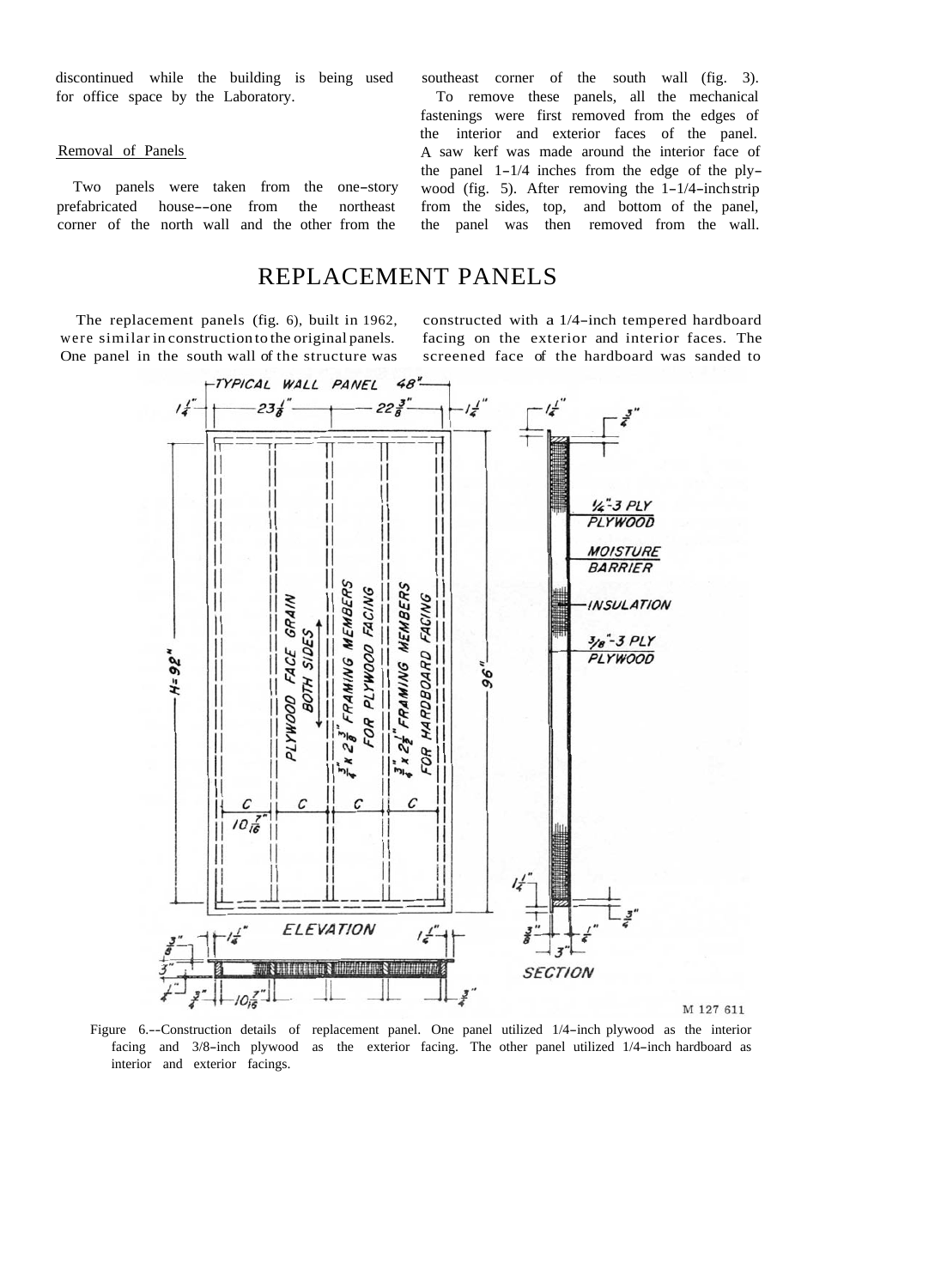<span id="page-7-0"></span>

M 125 903

Figure 7.--Spraying contact adhesive on the framing members of the replacement panels.

provide a better bonding surface. The other panel in the north wall had 3/8-inch three-ply plywood on the exterior face and 1/4-inch threeply plywood on the interior face. The plywoodwas exterior-type Douglas-fir.



M 125 904

Figure 8.--Spraying the back face of the plywood facing with contact adhesive at the framing member location.

#### Contact Adhesive

The hardboard and the plywood facings were bonded to the framing members with a new type of contact adhesive which, in 1962, was an experimental material but is now being developed commercially. This new adhesive was based on a synthetic elastomer (not neoprene) in an organic solvent system. It required the addition of a separate curing agent at the time of use. Preliminary tests of small specimens of the same construction had indicated that this adhesive system withstood the six-cycle test of ASTM D  $1037-60T^3$  quite well, considerably better than did conventional neoprene contact cements. The entire adhesive bonding process was done in a commercial plant by Laboratory staff members and some members of the technical staff of the adhesive manufacturer.

## Preparation of Panels

Each panel was prepared by spraying several coats of the contact adhesive on the framing member and also on the facing material (figs. 7 and 8). After a short open assembly time at room

<sup>&</sup>lt;sup>3</sup> American Society for Testing and Materials. Tentative methods of evaluating the properties of wood-base fiber and particle panel materials. ASTM Designation D 1037-60T. Philadelphia, 1961.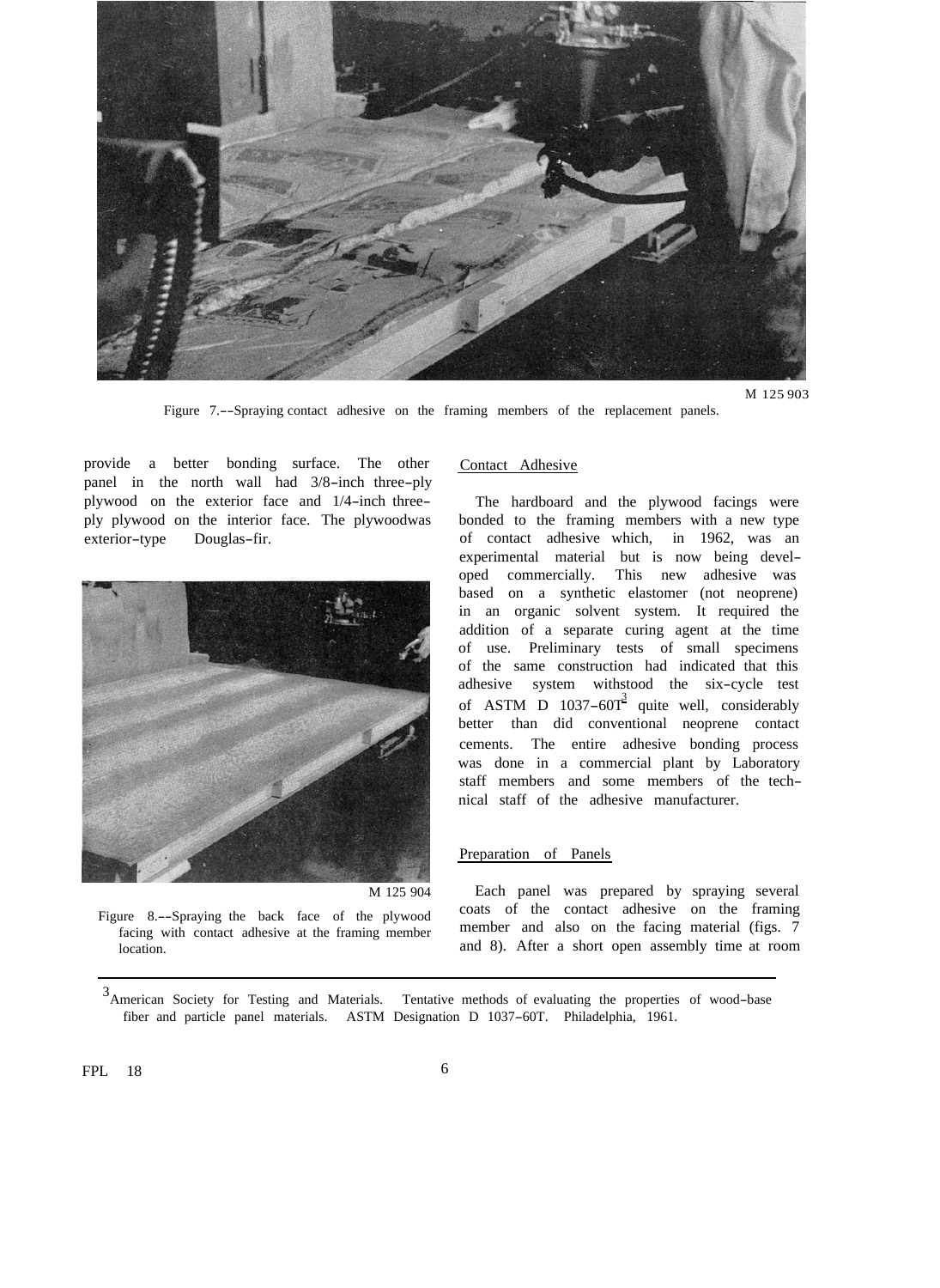conditions to remove volatile solvents, the facing was assembled to the framing on one side and then run through a nip roll ontwopasses (through the roller and immediately back again). The panel was then turned and the adhesive applied

similarly to the framing and the other facing material, and then after another short assembly time this facing assembly was run through the roller and back. Thus, one skin was bonded at a time.

## PANEL EVALUATION

## Panel Stiffness

Stiffness tests were made on the two 4- by 8-foot replacement panels (panels 5 and 6, table 1). A panel of a construction similar to each of the replacement panels was tested to establish both stiffness and strength values (panels 3 and 4, table 1). Table 1 also gives the stiffness of the half-width of the 4-foot original panels removed from the experimental prefabricated house.

## Bending Strength

Bending strength tests were also made on onehalf of the width of each of the 4-foot panels removed from the experimental house (panels 1 and 2, table 1). The half-width panels were 23 inches wide and approximately 8 feet in length and 3 inches thick. The other half width of the panel was used to evaluate the quality of the glue bonds in the plywood and between the plywood and the framing members.

The panels were evaluated under static bending in a mechanical testing machine over a span of 90 inches with a load applied at the quarter points. The rate at which the loading device descended was 0.04 inch per minute. Midspan deflections were measured to 0.01 inch with a steel scale mounted at the midspan relative to a taut wire fastened at points above the reactions. Deflections were read at 100-pound increments of load. Figure 9 shows a panel in the testing machine after failure. It also shows the standard method of testing the panel with the load applied at the quarter point of the span. By means of these deflections, the panel deflections under uniformly distributed load were computed and are given in column 8 of table 1.

### Loads to Failure

The replacement panels were loaded only to the

equivalent design load of 20 pounds per square foot. Panels of a construction similar to the replacement panels were also tested to failure. Equivalent uniformly distributed maximum loads were computed and are given in column 10 of table 1.

Original experiments conducted in 1937 indicated that panels of a construction similar to the ones removed from the one-story prefabricated house, when tested as a beam, required a load of more than 200 pounds per square<br>foot to cause failure. A 60-mile-per-hour foot to cause failure. wind has a pressure of approximately 12 pounds per square foot, which would be about oneseventeenth of the load to break the panel.

M 122 557



Figure 9.--Final failure of half panel removed from northeast corner of the experimental prefabricated house. Failure consists of a tension failure of framing member and horizontal shear maximum load was 284 pounds per square foot. This is a standard method of testing wall panels with load applied at the quarter point of the span.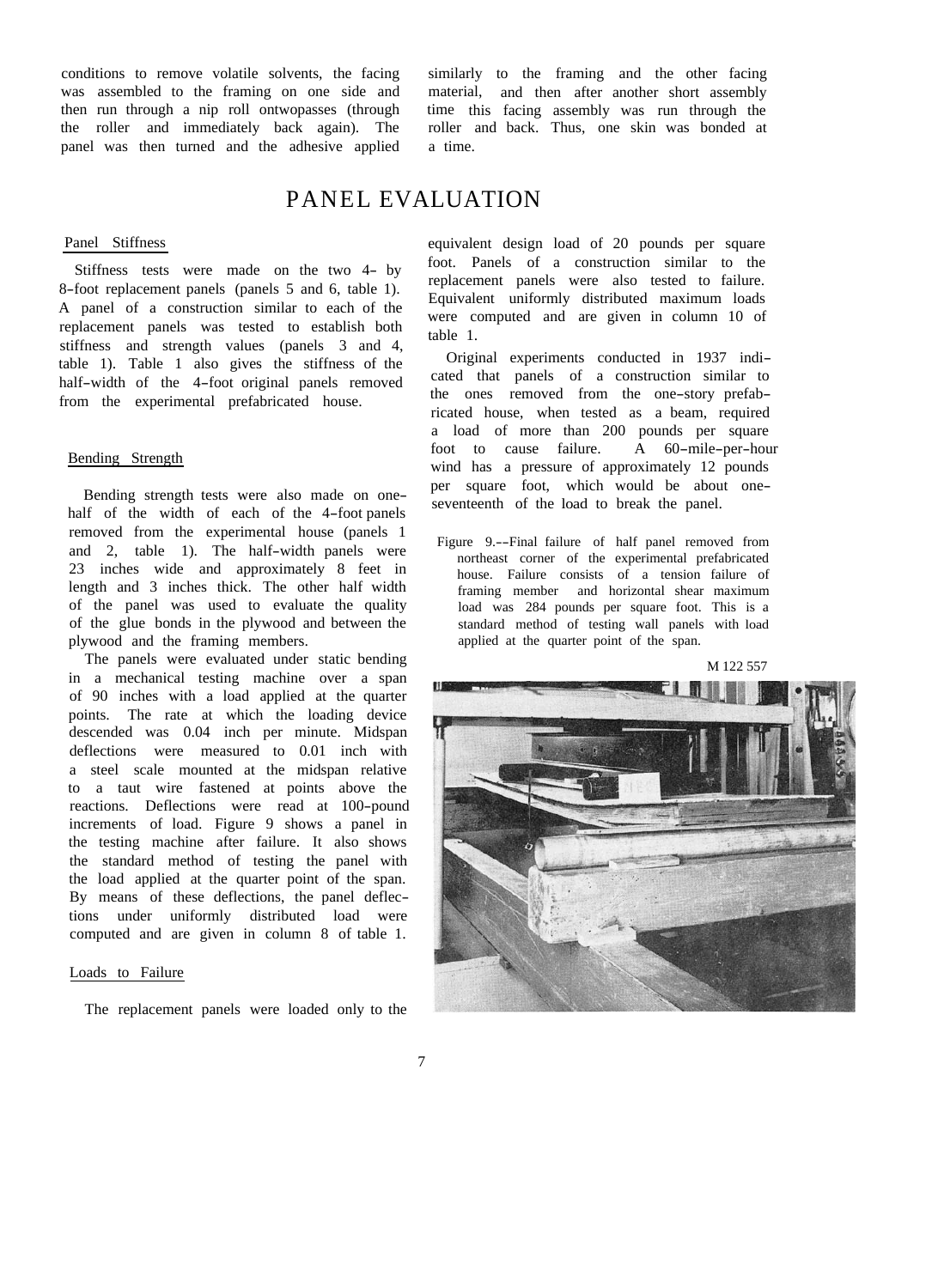

M 122 512

Figure 10.--Final failure of prototype panel, similar in construction to replacement panel, using plywood facings. Failure consists of a tension failure in framing member and horizontal shearing of the framing member. Maximum load was 239 pounds per square foot.

Results of the current evaluations show that span deflection ratios at design load, both for panels removed after 25 years of service and



M 122.513

Figure 11.--Final failure of prototype panel, similar to replacement panel, using hardboard facing. Failure consisted of buckling of compression facing. Maximum load was 247 pounds per square foot.

for recently fabricated panels, exceeded by several times the normal allowable design for walls. Failing load also exceeded design values by factors of more than 10.

Figures 9, 10, and 11 show the final failure of the 4- by 8-foot panels using the new contact adhesive.

## GLUE-JOINT EVALUATION

The other half of each panel removed from the building was used for evaluations of glue-joint quality after 25 years of service. One set involved conventional plywood shear tests of specimens cut from several locations in the plywoodfrom the inner and outer facings of the north and south panels. The specimens were cut as described in ASTM D  $805-52$ , with no attention given to the orientation of lathe checks in the cores.

Groups of 20 specimens, one group for each of the inner and outer plywood facings of both

the north and south walls, were tested in dry shear in approximate equilibrium at 80° F. and 65 percent relative humidity. Similarly, other groups of 20 specimens each were tested wet after the boil-cycle test normally used for exterior-type Douglas-fir plywood in Commercial Standard CS45-60.<sup>5</sup> The general details of cutting specimens from the house panels are shown in figure 12.

The quality of the casein-glued joints between the inner and outer plywood facings and the framing lumber was tested in dry shear tests

4<br><sup>4</sup> American Society for Testing and Materials. Standard methods of testing veneer, plywood, and other glued constructions. ASTM Designation D 805-52. Philadelphia, 1961.

5 U.S. Department of Commerce. Douglas fir plywood. Commercial Standard CS45-60. U.S. Government Printing Office. Washington, D.C., 1960. 20 pp., illus.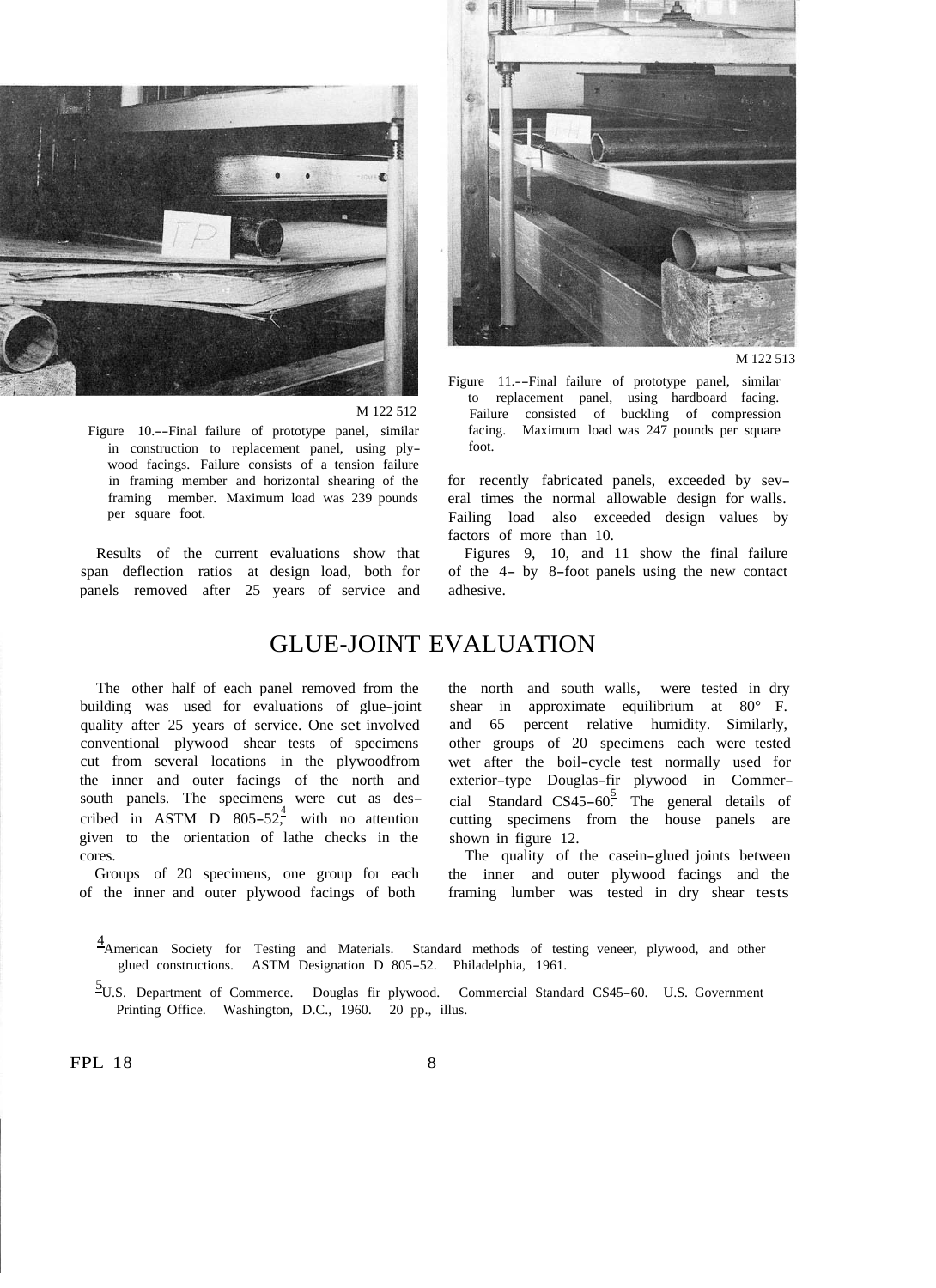

M 124 032

Figure 12.--Construction details and sampling of the wall panel portion that was removed from the experimental house for evaluating the quality of the glue bonds. Numbers 1 to 4 indicate approximate locations of plywood samplings, and letters  $\underline{a}$  and  $\underline{b}$  indicate the framing members from which structural bond specimens were taken.

using a modification of the standard block-shear test described in ASTM D  $805-52^{\frac{4}{5}}$  This was done by gluing strips of maple lumber to the faces of the plywood, after sanding off the remaining paint coating, so that the total thickness was 3/4 inch to the caseinglueline. Framing lumber was cut away to leave a 3/4-inch thickness on the other side of this glueline.

A room-temperature-setting urea-resin glue was used in this secondary gluing. Then shear specimens were cut to 5/8-inch widths, slightly less than the original thickness of the framing lumber. The length of the glueline in the specimen was the standard  $1-1/2$  inches with the usual 1/4-inch overlap at each end. These specimens were cut between the nails, up and down, for each of the two vertical members in each panel removed. The specimens were cut from both the inside and outside to check both casein gluelines. All specimens were conditioned to approximate equilibrium at 80° F. and 65 percent relative humidity and then tested in compression as in  $ASTM$  D805-52 $^{4}$ 

The general details of cutting specimens from the house panels are shown in figure 12.

## Results and Observations

The results of the plywood shear tests are given in table 2, and the plywood-to-framing joint data are given in table 3. Because no evaluations of joints were made on the original

## 9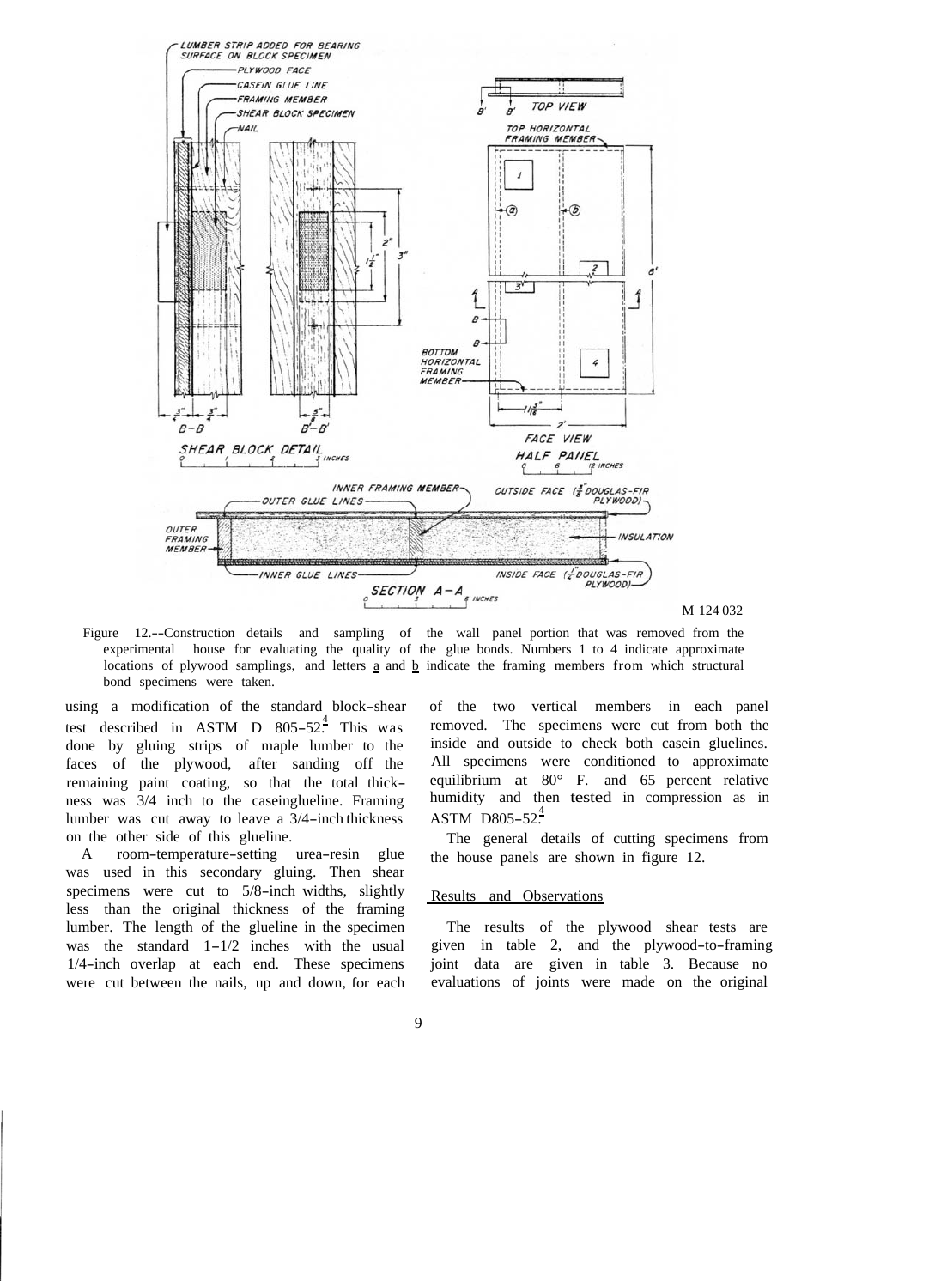| Table 1.--Description of wall panels and their performance under uniformly distributed load |  |
|---------------------------------------------------------------------------------------------|--|
|---------------------------------------------------------------------------------------------|--|

| Panel<br><b>Mo.</b>    | Width<br>of<br>test<br>panels | Facings                  |                          | Framing members         |                      | a11                     | Over-Deflection at<br>20 pounds per                                  | Span<br>deflec- | Maxi-<br>mum      | Remarks                                                                      |
|------------------------|-------------------------------|--------------------------|--------------------------|-------------------------|----------------------|-------------------------|----------------------------------------------------------------------|-----------------|-------------------|------------------------------------------------------------------------------|
| and<br>$loca-$<br>tion |                               | Compression              | Tension                  | Num-<br>ber             | Size                 | depth                   | square foot<br>uniformly dis-<br>tributed load<br>on 96-inch<br>span | tion<br>ratio   | load <sup>2</sup> |                                                                              |
| (1)                    | (2)                           | (3)                      | (4)                      | (5)                     | (6)                  | (7)                     | (8)                                                                  | (9)             | (10)              | (11)                                                                         |
|                        | In.                           |                          | ×                        |                         | In.                  | In.                     | In.                                                                  |                 | P.s.f.            |                                                                              |
| $1 - \text{NEC}$       | 24                            | $3/8$ -inch<br>plywood   | $1/4$ -inch<br>plywood   | $\overline{\mathbf{3}}$ | $3/4 \times 2 - 3/8$ | 3                       | 0.101                                                                | 950             | 284               | Panel removed from FPL<br>one-story prefabricated<br>house October 29, 1962. |
| $2 - SEC$              | 24                            | $3/8$ -inch<br>plywood   | $1/4$ -inch<br>plywood   | $\overline{\mathbf{3}}$ | $3/4 \times 2 - 3/8$ | $\overline{\mathbf{3}}$ | .110                                                                 | 870             | 281               | Do.                                                                          |
| $3 - TP$               | 48                            | $3/8$ -inch<br>plywood   | $1/4$ -inch<br>plywood   | 5                       | $3/4 \times 2 - 3/8$ | 3                       | .142                                                                 | 680             | 239               | Test panel similar to<br>replacement panel.                                  |
| $4 - TH$               | 48                            | $1/4$ -inch<br>hardboard | $1/4$ -inch<br>hardboard | 5                       | $3/4 \times 2 - 1/2$ | 3.                      | .140                                                                 | 690             | 247               | Do.                                                                          |
| $5 - \text{MECP}$      | 48                            | $3/8$ -inch<br>plywood   | $1/4$ -inch<br>plywood   | 5 <sup>1</sup>          | $3/4 \times 2 - 3/8$ | $\overline{3}$          | .141                                                                 | 690             | .                 | Panel set in one-story<br>prefabricated house<br>October 30, 1962.           |
| 6-SECH                 | 48                            | $1/4$ -inch<br>hardboard | $1/4$ -inch<br>hardboard | 5                       | $3/4 \times 2 - 1/2$ | 3                       | .141                                                                 | 690             | .                 | Do.                                                                          |

Location designations: NEC, northeast corner; SEC, southeast corner; TP, test panel (plywood); TH, test panel (hardboard); NECP, northeast corner (plywood); SECH, southeast corner (hardboard).<br>2The tabulated loads are unif

| Location of panel                 | Tested dry |      | Tested after<br>boil cycle                 |      |  |
|-----------------------------------|------------|------|--------------------------------------------|------|--|
|                                   | Joint      | Wood | Joint<br>strength failure strength failure | Wood |  |
|                                   | P.s.i.     | Pct. | P.s.i.                                     | Pct. |  |
| North wall, inside <sup>1</sup> , | 177        | 66   | 116                                        | 46   |  |
| North wall, outside=              | 112        | 90   | 73                                         | 80   |  |
| South wall, inside $\frac{1}{2}$  | 149        | 45   | 95                                         | 31   |  |
| South wall, outside-              | 118        | 81   | 76                                         | 50   |  |
| $Averages, \frac{3}{5}$           |            |      |                                            |      |  |
| Inside panels- $\frac{1}{2}$      | 163        | 55   | 105                                        | 38   |  |
| Outside panels-                   | 115        | 85   | 74                                         | 65   |  |

| Joint <sub>2</sub><br>location" | North wall        |                 | South wall        |                 |  |
|---------------------------------|-------------------|-----------------|-------------------|-----------------|--|
|                                 | Shear<br>strength | Wood<br>failure | Shear<br>strength | Wood<br>failure |  |
|                                 | P.s.i.            | Pct.            | P.s.i.            | Pct.            |  |
| Inside                          | 479               | 99              | 839               | 99              |  |
| Outside                         | 604               | 87              | 629               | 78              |  |

panels when installed, no control test data are available for comparison. The present data are therefore of value primarily to indicate quality that can be expected in such joints after 25 years of exposure in a well designed and generally well maintained stressed-cover type structure.

The plywood shear strength test data indicated moderate strengths, but percentages of wood failure were somewhat variable and tended to be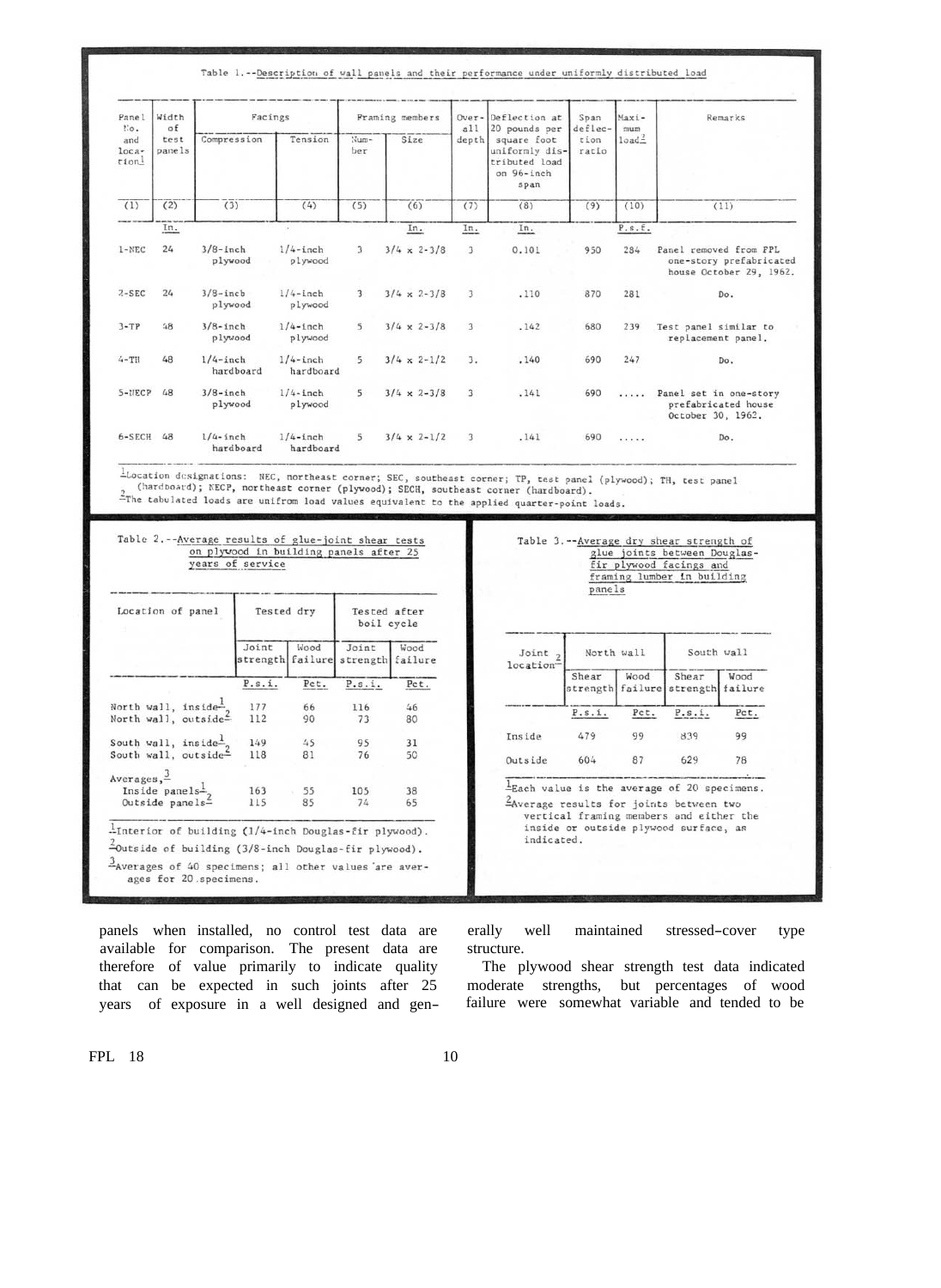slightly below the levels now prescribed for exterior-type plywood in Commercial Standard  $CS45-60^2$ . It should be recognized that at the time this plywood was made this standard did not exist and the present quality control program for exterior-type plywood by the American Plywood Association was not operating. Also, the minimum levels of wood failure in this exteriortype test have been increased substantially over the subsequent years to the present 80 percent level.

The shear strengths of the plywood were lower in the outside skins than in the inner wall facings. This difference in shear strength in the inner and outer skins might be due in part to the different thicknesses and quality of veneer in the plywood. Generally, percentages of wood failure were reasonably good, although not high by current standards. This could be due in part to inadequate or variable gluing conditions in making these early commercial panels. Thus, there is no real evidence of significant deterioration of the resin-bonded gluelines after 25 years of service, and present results are good indications of long-time serviceability of such glue

joints.

The data on dry strengths of the casein-glued joints are very encouraging, since most of the failure was in the wood itself, particularly in the inside gluelines. This indicates little or no effect on the gluelines over the 25-year period. There was some evidence, on individual broken specimens, of erratic gluing conditions. It should be noted that the stressed-skin panels in this building were carefully designed with vapor barriers and tight construction to reduce moisture problems to a minimum. The building itself was generally well maintained during the 25-year period, and special attention was given to maintaining calking around the panels. This could account for the good performance of casein glues, which are known to be sensitive to high moisture conditions and to actual soaking, no evidence of which was noted in the panels removed. Since such protection cannot always be assumed in actual practice, casein glues are not currently recommended for such joints in stressed panels. The newer resorcinol-type resin glues are considered to be more suitable here.

# **CONCLUSIONS**

one-story prefabricated house after 25 years of over the 25-year period and show good indications service indicate that the stressed-skin principle of much longer service. The casein-glued joints used in the construction of the panels and the. method used in assembling the components are performed remarkably well and are still com-<br>structurally sound. There was no visual evidence pletely serviceable in these well designed and

Gluelines in resin-bonded plywood panels in

Evaluations of the two panels removed from the this structure have performed very satisfactorily of much longer service. The casein-glued joints between plywood facings and framing have also pletely serviceable in these well designed and of any deterioration. well maintained and protected building panels.

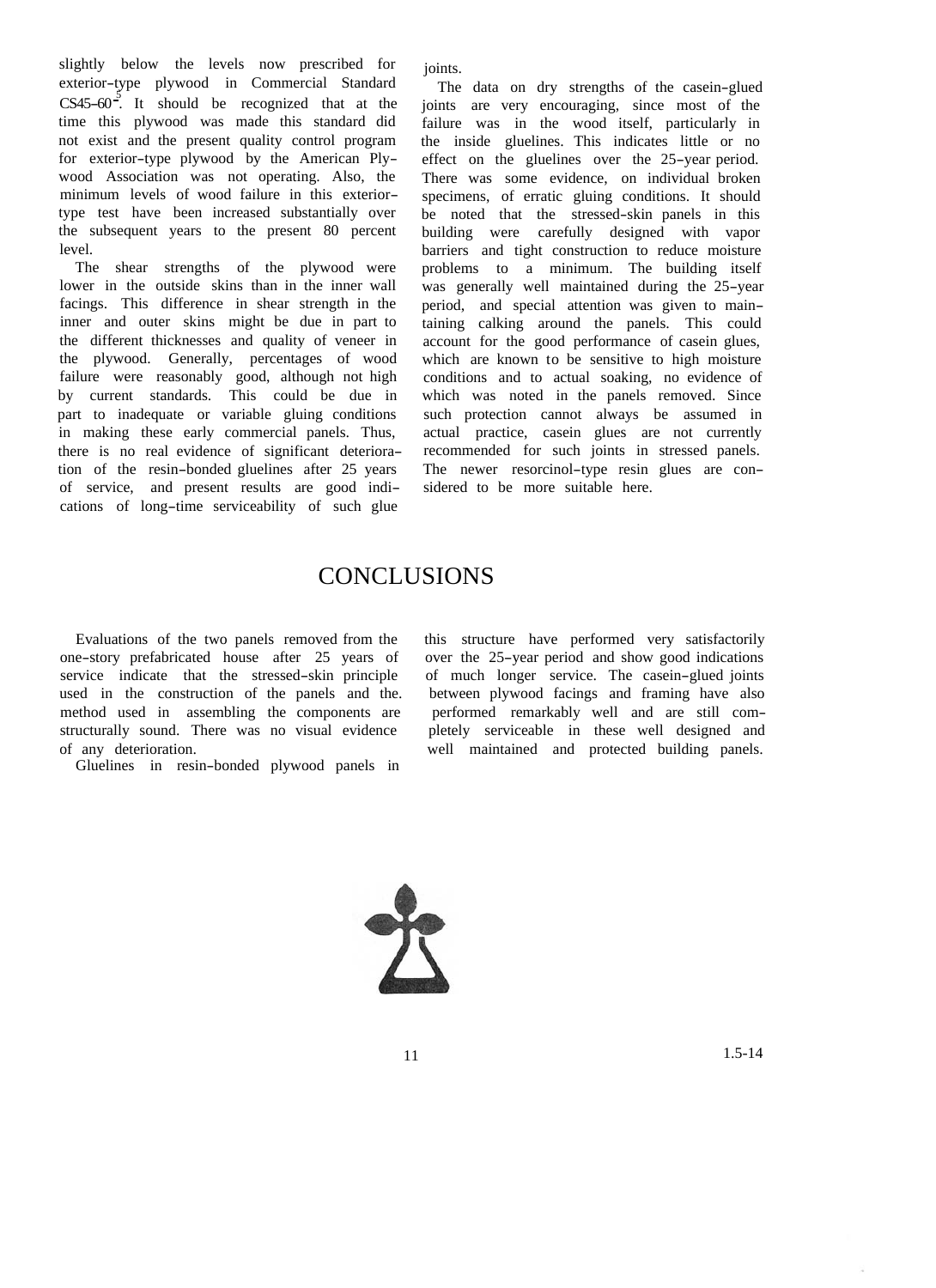# PUBLICATION LISTS ISSUED BY THE FOREST PRODUCTS LABORATORY

The following lists of publications deal with investigative projects of the Forest Products Laboratory or relate to special interest groups and are available upon request:

| Box, Crate, and Packaging Data | Logging, Milling, and Utilization<br>of Timber Products |
|--------------------------------|---------------------------------------------------------|
| Chemistry of Wood              |                                                         |
|                                | Mechanical Properties of Timber                         |
| Drying of Wood                 |                                                         |
|                                | Pulp and Paper                                          |
| Fire Protection                |                                                         |
|                                | Structural Sandwich, Plastic                            |
| Fungus and Insect Defects in   | Laminates, and Wood-Base                                |
| Forest Products                | Components                                              |
|                                |                                                         |
| Glue and Plywood               | Thermal Properties of Wood                              |
|                                |                                                         |
| Growth, Structure, and         | Wood Finishing Subjects                                 |
| Identification of Wood         |                                                         |
|                                | Wood Preservation                                       |
|                                |                                                         |
| Furniture Manufacturers,       |                                                         |
| Woodworkers, and Teachers      | Architects, Builders, Engineers,                        |
| of Woodshop Practice           | and Retail Lumbermen                                    |

Note: Since Forest Products Laboratory publications are so varied in subject matter, no single catalog of titles is issued. Instead, a listing is made for each area of Laboratory research. Twice a year, December 31 and June 30, a list is compiled showing new reports for the previous 6 months. This is the only item sent regularly to the Laboratory's mailing roster, and it serves to keep current the various subject matter listings. Names may be added to the mailing roster upon request.